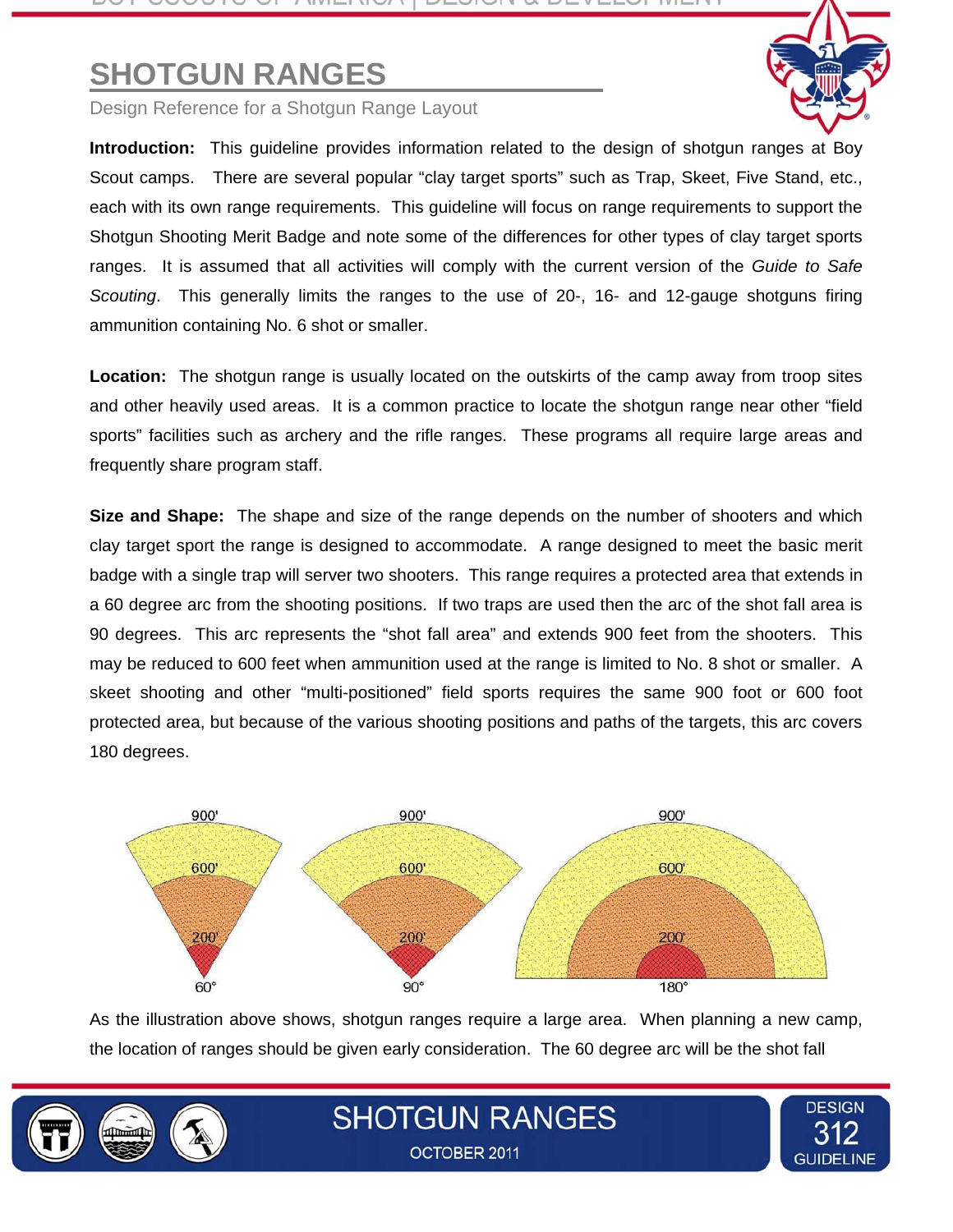area for a single shooter during merit badge instruction. The ninety degree arc would be the shot fall area for two shooters using the same thrower in merit badge instruction. The half-circle shot fall area represents the shot fall area for most competitive shooting. When building a new range or improving an existing range at a camp, careful consideration should be given to the required shot fall areas based on the intended use of the range.

**Direction of Fire:** Because shooters are firing at aerial targets, the sun can be more of a problem for a shotgun range than a rifle or archery range. A northern or northeasterly orientation is preferred to avoid glare from the sun.

**Firing Line:** For the basic range with the most narrow (60 degree) arc the trap should be set on the firing line either on the ground or mounted on a sturdy table or stand. Provide one trap to serve one or two shooters. Stands may be provided for shooters to help limit where the shotgun is pointed while shooting. Stands may be necessary for young and inexperienced shooters.

**Ready Line:** The ready line should be a minimum of 10 feet behind the firing line. Provide benches for waiting groups behind the ready line fence.



FIRING LINE BOOTH (ISOMETRIC)

**Fencing and Protection:** The area in front of the firing line should be cleared of trees and brush to a distance of 200 feet. This area should be fenced and marked with signs. The remainder of the shot fall area should be marked with warning signs. No camps or activities should be permitted in this area, and protection should be provided by marking the area or fencing where practical. The area between the firing line and the ready line should be fenced with one entrance provided to the rear. The shotgun range will be provided with a flag pole for a range flag.

**Storage of Equipment:** All guns and ammunition must be kept in separate, locked storage when not in use on the range. Because ranges are typically located on the edge of camp, and away from other activities, the shotguns and ammunition are normally not "permanently stored" at the range. Rather, they are locked up in a suitable facility near the range or at a designated controlled program equipment area at the camp. Temperature and humidity can damage stored firearms. While the range is in operation, during long-term camps or weekend programs, secure storage closets or a room containing gun lockers for separate storage of shotguns and ammunition is recommended.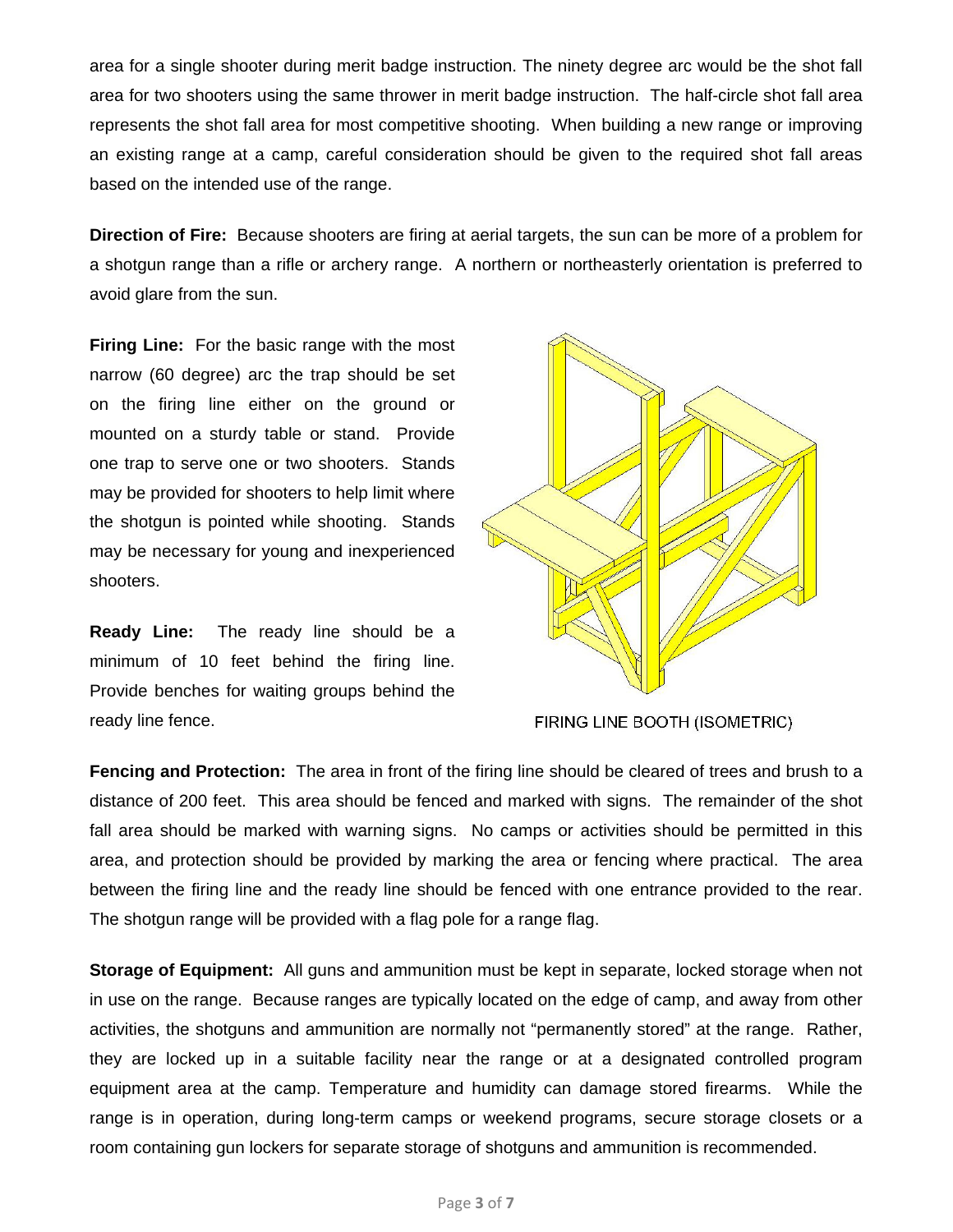**Other Facilities:** As the range is typically located at the edge of camp, there are a few other facilities that are beneficial. A program shelter will provide a shaded area for waiting or instruction. Drinking water and latrines should be convenient to the range as well. Some form of a handwashing station should be provided for shooters. If the shotgun range is located near the archery and rifle ranges many of these facilities may be shared.

**Merit Badge Instructional Layout:** The Shotgun Shooting Merit Badge teaches Scouts firearm safety, basic skills and confidence. Scouts qualifying for the merit badge are required to hit 12 of 25 throw targets twice. These targets are to be thrown at a reasonable speed and in the same direction. Because of consistent throws, the 60 degree angle for the shot fall area can be used. Typically a shooting stand is used to position the shooter and limit the traverse of his shotgun while



shooting. If multiple shooting positions are used for instruction, then sufficient space must be left for instruction and for throwing or tending the thrower. Typically this can be as much as 20 feet.

**Competitive Shooting:** Shotgun shooting has grown quite popular in recent years with a number of exciting competitions. These competitions put shooters in different positions firing at targets thrown from different locations and in different directions. This variation requires a larger angle for the shot fall area and fixed houses for the throwers and paved positions for the shooters. The exact configuration for these ranges may be found in information provided by the NRA or other shooting associations. The following is a brief description of Trap, Skeet and Five Stand competitive shotgun shooting.

**Trap Range Layout:** For trap range layouts to be consistent with the Amateur Trapshooting Association (ATA), the range shall consist of a single launcher (wobbler type) in a trap house partially buried in the ground with five shooting stations 16 yards (48 feet) behind the trap house. The centerline of the field shall bisect the centerline of the trap house and shooting station three (16 yards directly behind the trap house). The launcher shall release clays at a random angle within a 17.14 degree angle to the right or left of the centerline of the trap house. Using standard clay targets the launcher must have a trajectory of 8 to 10 feet (9'-0"  $\pm$  1'-0") above the ground at 10 yards in front of the launcher landing at a minimum of 49 yards to a maximum of 51 yards from the trap house.

The distance between each station shall follow along the arc of 16 yards distance from the centerline of the back of the trap house at 3-yard intervals. Station lanes shall be marked at each yard from the 16-yard marker to the 27-yard marker.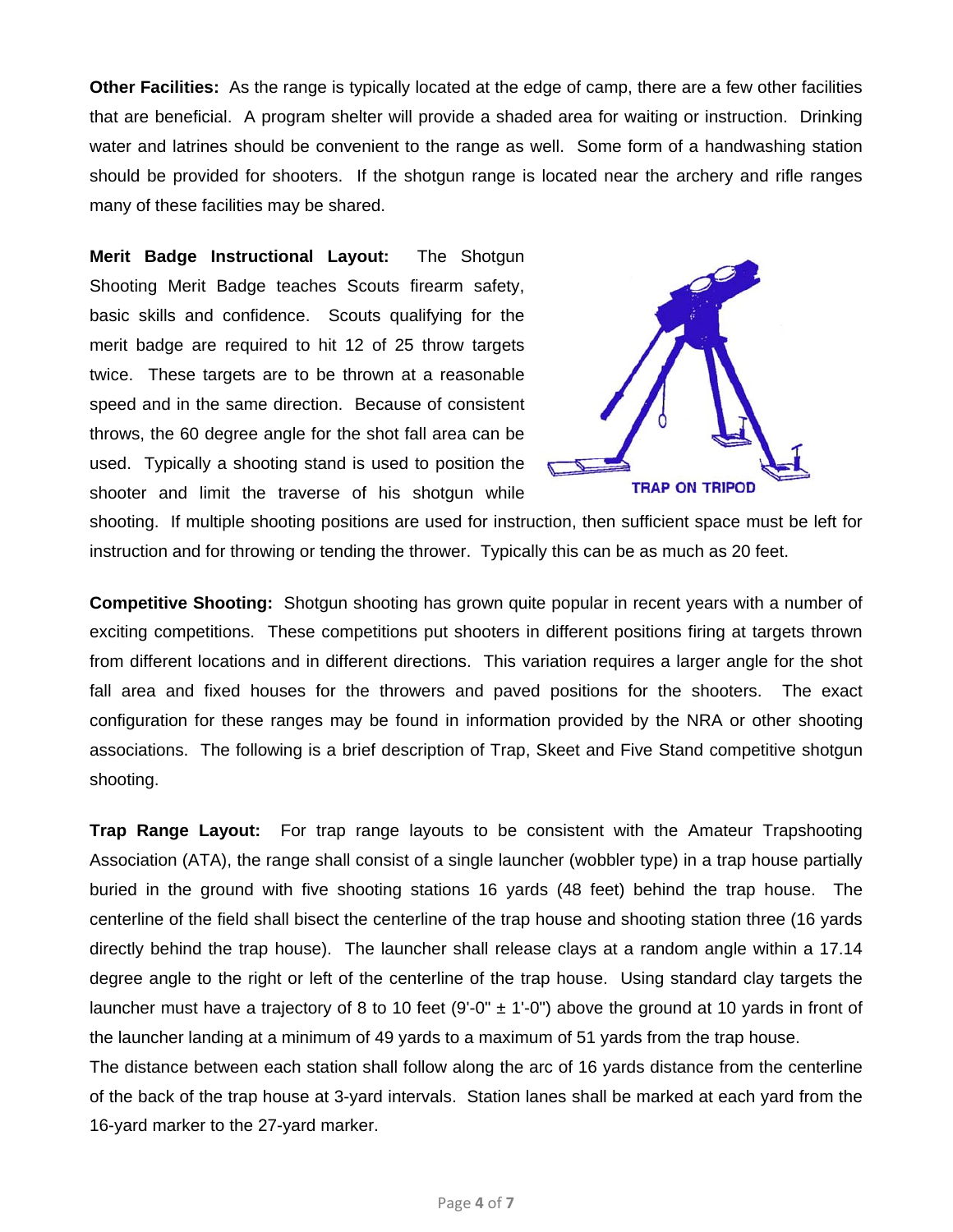

## TRAP FIELD PLAN

**Trap Procedures:** The traditional game of trap has five shooters at each position with the shooter at station one (far left position when facing the trap house) being the first to shoot. Once station one has expended one shell (two for doubles), the shooter at station two may then call for their clay target. This follows for shooters at stations three, four, and five. After each shooter has expended five shells at their station, each shooter then moves to the station to their right with the station five shooter moving to station one. A single round of trap is complete once a shooter has expended five shells at all five stations for a total of 25 shots.

**Skeet Range Layout:** Skeet fields are laid out in a semi circle with eight shooting stations and two launchers housed in structures on the right and left sides of the field. The house on the left side of the field facing down range is the high house, while the house on the right side of the field is the low house. The high house launcher must be 10 feet above the ground and at a slight upward angle. The low house launcher must be three feet above the ground at a steeper angle. Clays are set to travel 58 to 68 yards and clear a white stake 10 feet downrange of the center of the semicircle. Stations one through seven follow along the semicircle from left to right when facing downrange. Station one is at the high house, with 26 feet 8 inch intervals between each station, with station seven ending at the low house. Station eight is at the center of the field in line and midway between the two houses. Each station is to be on a 3 foot by 3 foot pad.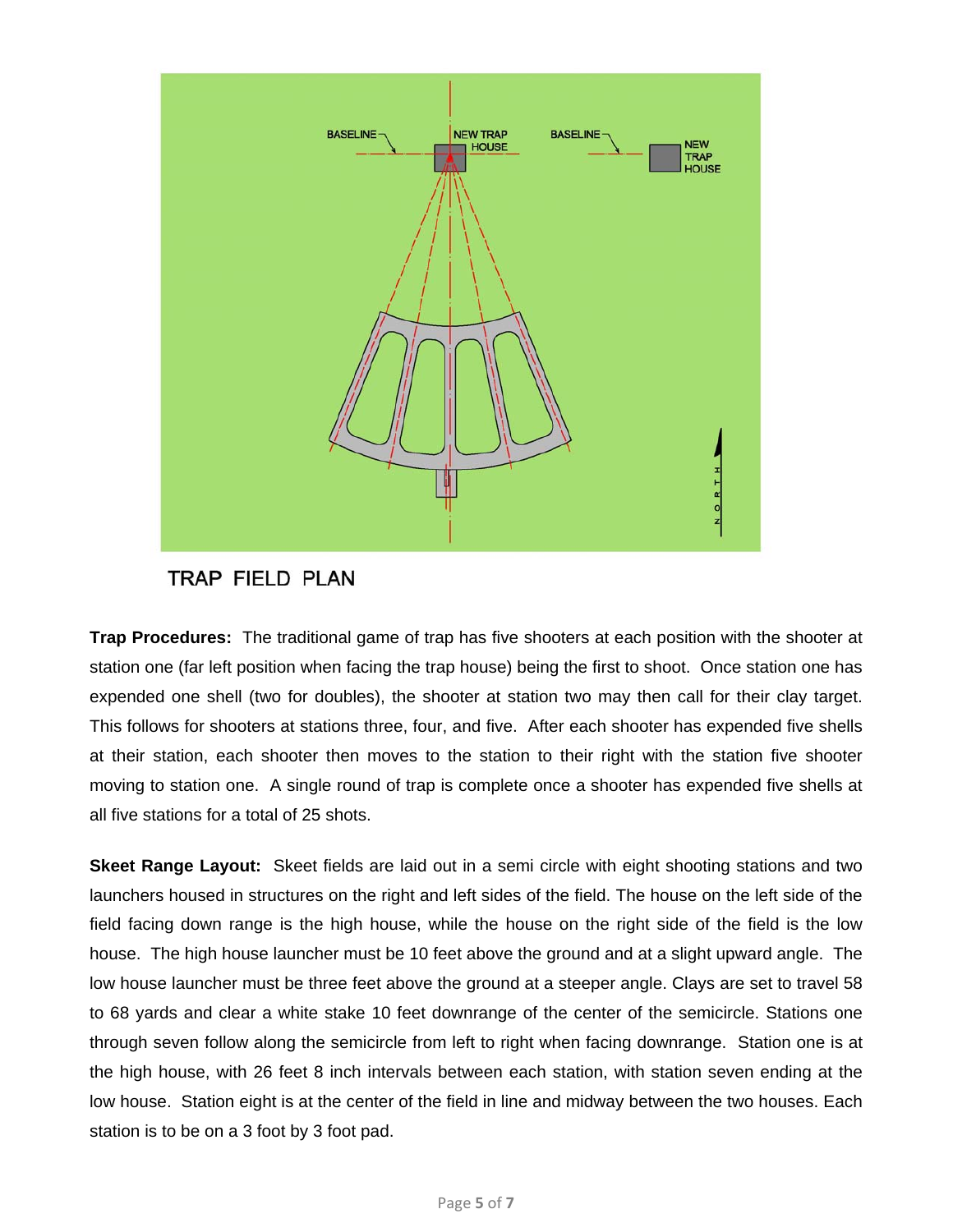

## SKEET FIELD PLAN

#### **Skeet**

**Procedures:** Shooters begin at station one firing their allotted shots at each station before moving on to the next station. At stations one, two, six and seven a shooter is presented with four targets. The first is from the high house and then from the low house. After that a pair is presented from the high and low house simultaneously. At stations three, four and five the shooter is presented with only one target from each house, the high house first and then the low house. At station eight the shooter can be presented with a single target from each house or a pair simultaneously.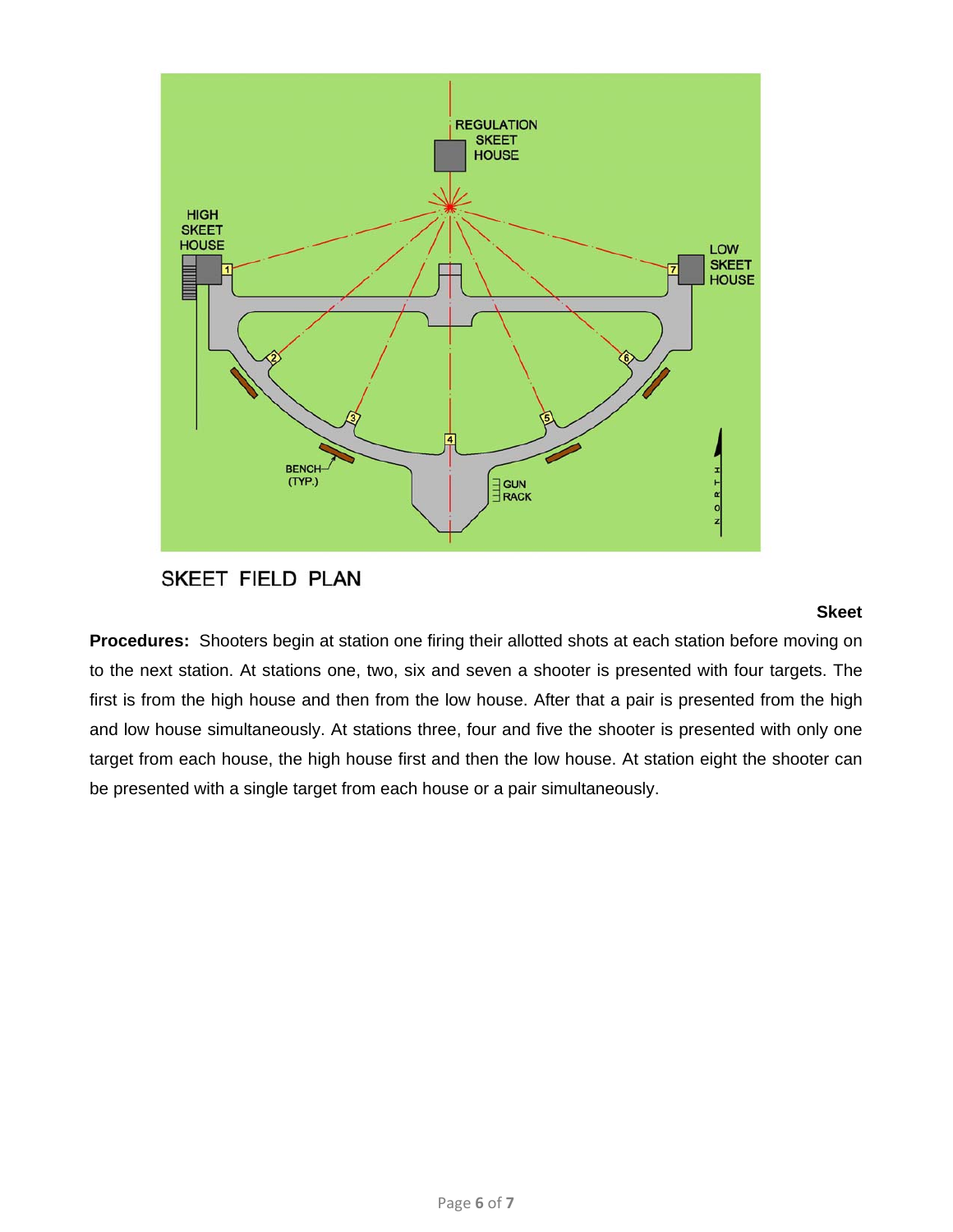**Combination Trap and Skeet Plan:** It is possible to construct one range that will accommodate both Trap and Skeet competitions.



### **COMBINATION SKEET/TRAP PLAN**

**Sporting Clays - NSCA 5-Stand Sporting Range Layout:** For a range to be sanctioned by National Sporting Clays Association (NSCA) there must be six to eight launchers on the field. The shooting stations are identical to the trap range. One launcher must be on a 40- to 70-foot high tower behind the stations presenting an outbound target. One launcher must be set down range and present an inbound target. One launcher must present a right-to-left crossing target (or quartering away, no restrictions on height of platform). One launcher must present a left-to-right crossing target (or quartering away, no restrictions on height of platform). A rabbit launcher must cross the field at a reasonable speed and presentation. A vertical (teal) launcher must present at a reasonable speed and trajectory. All launchers shall be numbered to determine the order of presentation. Order of presentation may be changed by the range operator.